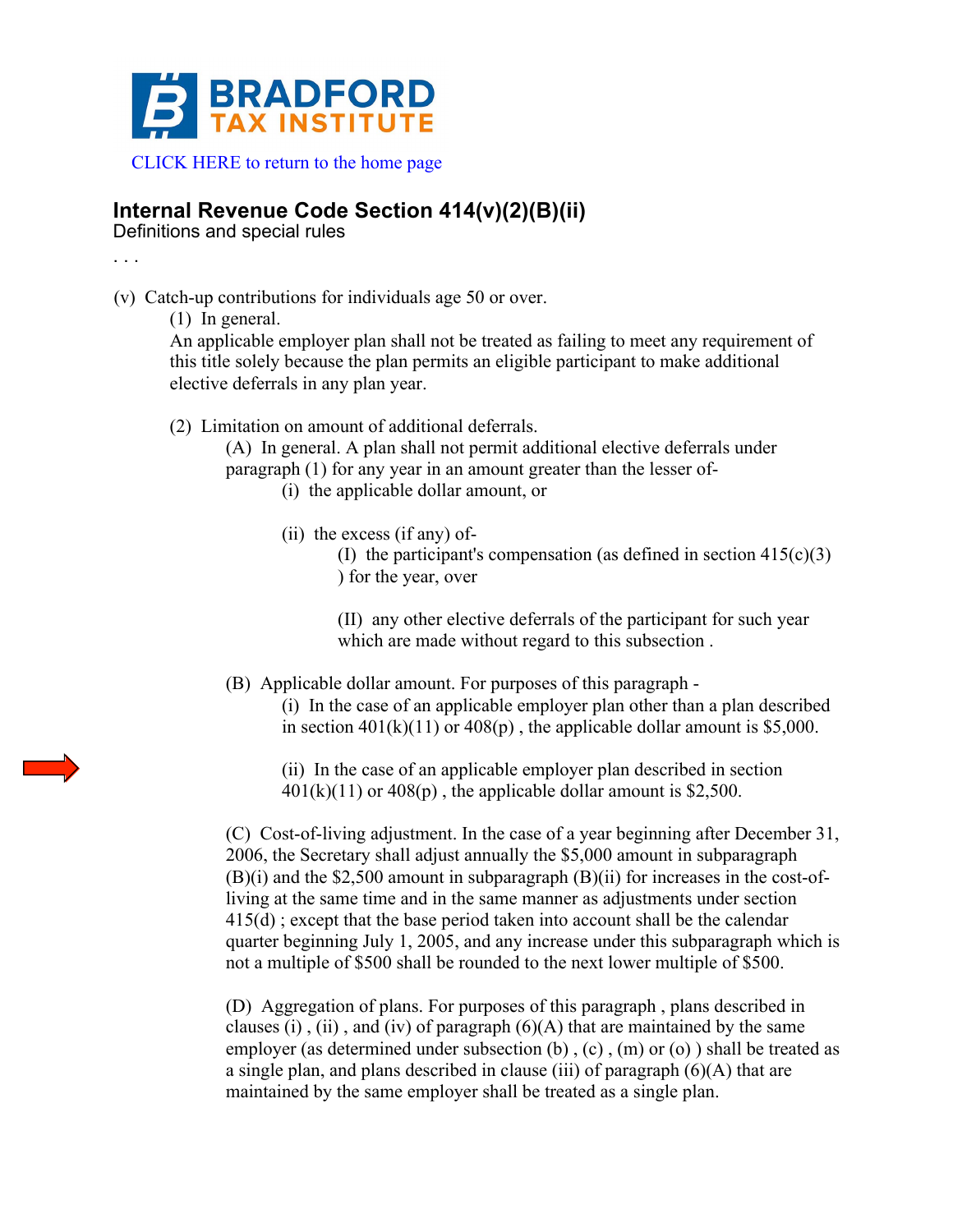(3) Treatment of contributions.

In the case of any contribution to a plan under paragraph  $(1)$  -

(A) such contribution shall not, with respect to the year in which the contribution is made-

(i) be subject to any otherwise applicable limitation contained in sections 401(a)(30) , 402(h) , 403(b) , 408 , 415(c) , and 457(b)(2) (determined without regard to section  $457(b)(3)$ , or

(ii) be taken into account in applying such limitations to other contributions or benefits under such plan or any other such plan, and

(B) except as provided in paragraph (4) , such plan shall not be treated as failing to meet the requirements of section  $401(a)(4)$ ,  $401(k)(3)$ ,  $401(k)(11)$ ,  $403(b)(12)$ ,  $408(k)$ ,  $410(b)$ , or  $416$  by reason of the making of (or the right to make) such contribution.

(4) Application of nondiscrimination rules.

(A) In general. An applicable employer plan shall be treated as failing to meet the nondiscrimination requirements under section  $401(a)(4)$  with respect to benefits, rights, and features unless the plan allows all eligible participants to make the same election with respect to the additional elective deferrals under this subsection .

(B) Aggregation. For purposes of subparagraph (A) , all plans maintained by employers who are treated as a single employer under subsection  $(b)$ ,  $(c)$ ,  $(m)$ , or (o) of section 414 shall be treated as 1 plan, except that a plan described in clause (i) of section  $410(b)(6)(C)$  shall not be treated as a plan of the employer until the expiration of the transition period with respect to such plan (as determined under clause (ii) of such section ).

(5) Eligible participant.

For purposes of this subsection , the term "eligible participant" means a participant in a plan-

(A) who would attain age 50 by the end of the taxable year,

(B) with respect to whom no other elective deferrals may (without regard to this subsection ) be made to the plan for the plan (or other applicable) year by reason of the application of any limitation or other restriction described in paragraph (3) or comparable limitation or restriction contained in the terms of the plan.

(6) Other definitions and rules.

For purposes of this subsection -

(A) Applicable employer plan. The term "applicable employer plan" means- (i) an employees' trust described in section  $401(a)$  which is exempt from tax under section  $501(a)$ ,

(ii) a plan under which amounts are contributed by an individual's employer for an annuity contract described in section 403(b),